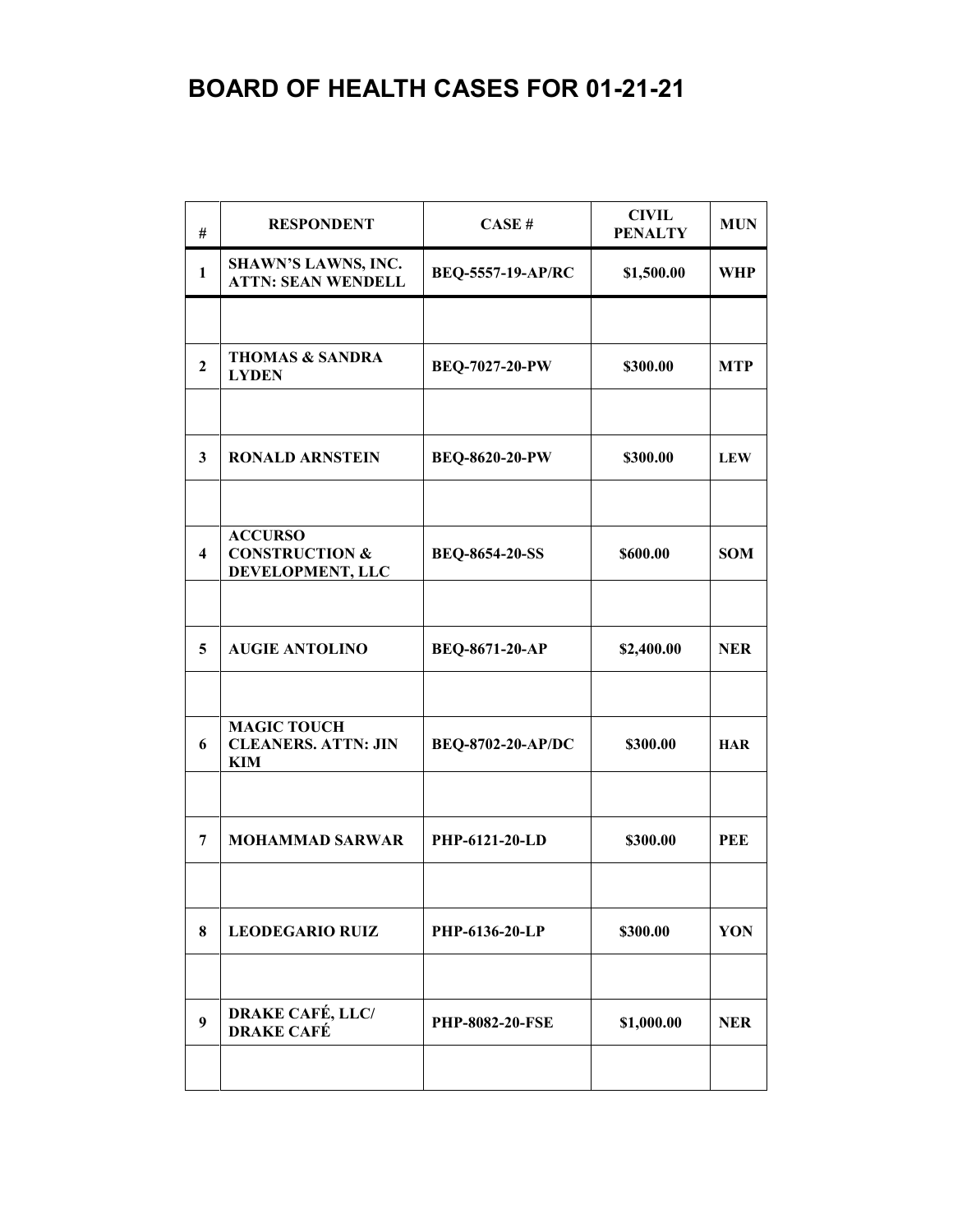## **BOARD OF HEALTH CASES FOR 01-21-21**

| #  | <b>RESPONDENT</b>                                                                       | CASE#                  | <b>CIVIL</b><br><b>PENALTY</b> | <b>MUN</b> |
|----|-----------------------------------------------------------------------------------------|------------------------|--------------------------------|------------|
| 10 | <b>ELMSFORD DINER, INC/</b><br><b>ELMSFORD DINER</b>                                    | <b>PHP-8334-20-FSE</b> | \$300.00                       | <b>ELM</b> |
|    |                                                                                         |                        |                                |            |
| 11 | FENWAY GOLF CLUB,<br><b>INC/FENWAY GOLF</b><br><b>CLUB-MAIN DINING</b>                  | <b>PHP-8335-20-FSE</b> | \$500.00                       | <b>SCD</b> |
|    |                                                                                         |                        |                                |            |
| 12 | <b>SFMG 8, LLC/ SALSA</b><br><b>FRESCA MEXICAN</b><br><b>GRILL</b>                      | <b>PHP-8847-20-FSE</b> | \$300.00                       | PEE        |
|    |                                                                                         |                        |                                |            |
| 13 | <b>SUBLIME FOOD &amp;</b><br><b>BEVERAGE, CORP/THE</b><br>PEEKSKILL BREWERY             | <b>PHP-8848-20-FSE</b> | \$300.00                       | <b>PEE</b> |
|    |                                                                                         |                        |                                |            |
| 14 | <b>ST MARKS GALLERY &amp;</b><br>LOUNGE, LLC/SO<br><b>GONG DONG</b><br><b>HARTSDALE</b> | <b>PHP-8882-20-FSE</b> | \$1,100.00                     | <b>HAR</b> |
|    |                                                                                         |                        |                                |            |
| 15 | <b>CHINA WOK</b><br><b>RESTAURANT, INC/</b><br><b>CHINA WOK</b><br><b>RESTAURANT</b>    | <b>PHP-8891-20-FSE</b> | \$1,300.00                     | <b>PEE</b> |
|    |                                                                                         |                        |                                |            |
| 16 | <b>EL CRYSTAL</b><br>RESTAURANT, INC/EL<br><b>CRYSTAL RESTAURANT</b>                    | <b>PHP-8892-20-FSE</b> | \$1,700.00                     | PEE        |
|    |                                                                                         |                        |                                |            |
| 17 | <b>BURGER DINER, INC/</b><br><b>BURGER DINER</b>                                        | PHP-8893-20-FSE        | \$1,700.00                     | <b>PEE</b> |
|    |                                                                                         |                        |                                |            |